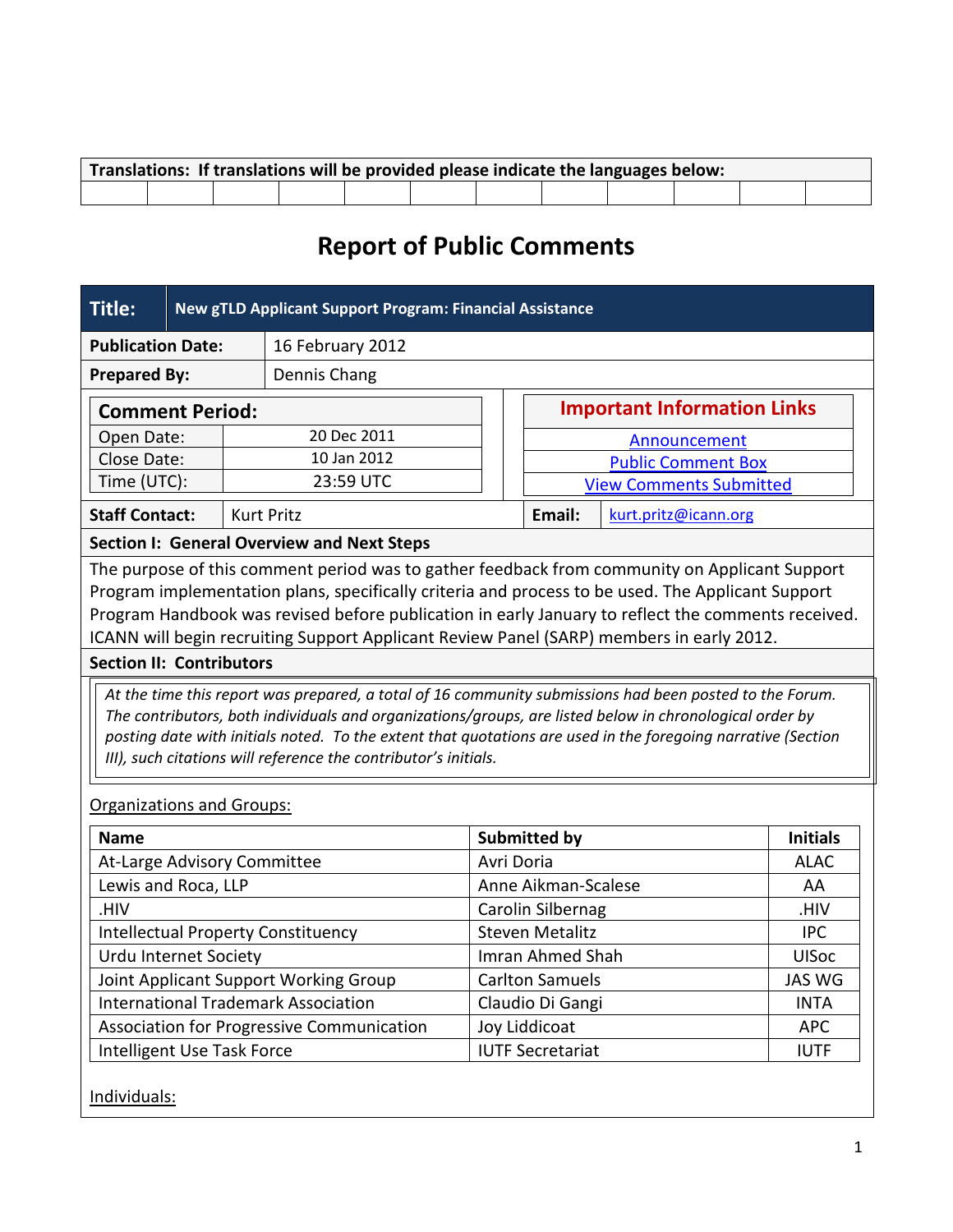| <b>Name</b> | <b>Affiliation (if provided)</b> | <b>Initials</b> |
|-------------|----------------------------------|-----------------|
| Mary Wong   |                                  | MW              |
|             |                                  |                 |

#### **Section III: Summary of Comments**

*General Disclaimer: This section is intended to broadly and comprehensively summarize the comments submitted to this Forum, but not to address every specific position stated by each contributor. Staff recommends that readers interested in specific aspects of any of the summarized comments, or the full context of others, refer directly to the specific contributions at the link referenced above (View Comments Submitted).* 

The most comments received were on the issues of evaluation of fee refunds and trademark holder eligibility. Comments are summarized according to topic below.

#### **Evaluation Fee Refunds [financial]**

ALAC, .HIV, INTA, JAS WG, MW and UISoc shared concerns about the program's no refund policy. "Applicants should not be punished by losing their evaluation fee if they do not meet the financial need criteria," wrote ALAC. "We sincerely urge ICANN not to reject applicants who do not meet all of the criteria. This puts needy applicants at risk," wrote .HIV.

#### **Trademark Holder Eligibility**

AA, ALAC, INTA, JAS WG, and UISoc requested that the Applicant Support Program criteria be changed so that applications for names of communities or other non-governmental entities are not necessarily disqualified from receiving support just because they are subject to legal trademark protection. "Ownership of a 'trademark brand' was not intended to be a disqualifier to organizations, such as Native American tribes, that have registered trademarks in the names of their tribes," commented AA.

#### **Outreach**

ALAC, APC, JAS WG and UISoc note the need for raising awareness of the New gTLD Program and the Applicant Support program in developing countries. "The overall Outreach Programme and related strategy needs to be clearer," wrote APC. The "Global Outreach Program regarding new gTLDs is still not activated in many countries," wrote UISoc. "New gTLD Outreach activities have redlined certain areas of the world where that outreach is even more desirable," wrote JAS WG. "Members of the ICANN community with deep ties in...developing countries...can be of great assistance to ICANN,"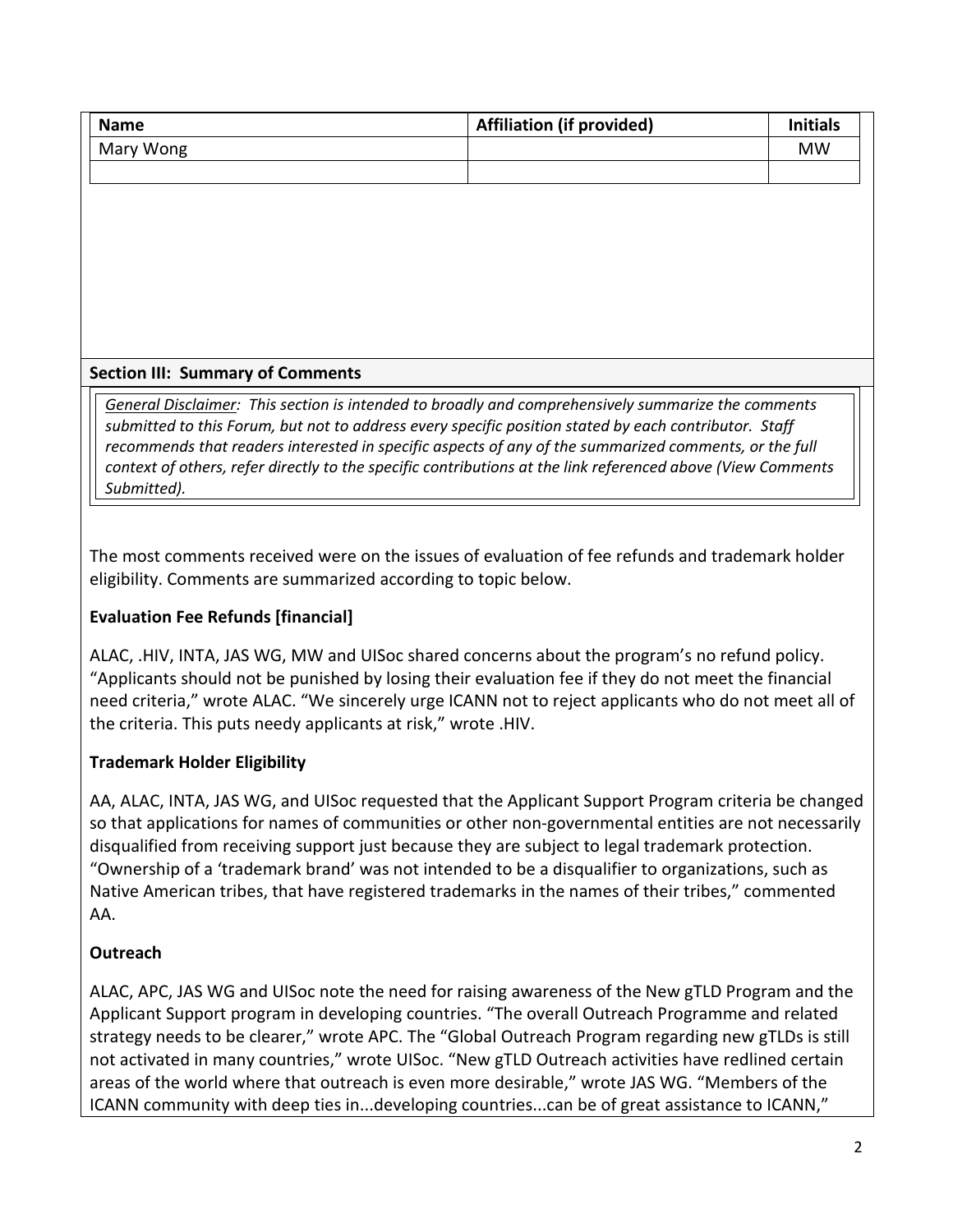#### wrote MW.

#### **Charitable Foundation**

ALAC, APC and JAS WG note that the JAS WG recommendation to form a charitable foundation for fund-raising purposes has not been implemented.

## **SARP Composition**

JAS WG states "more clarity is required on the composition of the Support Application Review Panel." ALAC and APC agree. From APC: "the composition of the Support Application Review Panel will be viewed critically by those from developing countries. To be credible the Panel must have community and experts external to ICANN who are highly regarded, including for their knowledge of diverse developing country contexts, and who come from the diversity of global regions."

# **Allocation of Funds**

ALAC, APC and JAS WG note their support for the initial JAS WG recommendation that the USD 2,000,000 would be used not for fee reduction but to fund Registry capacity building in developing economies.

## **More Specific Criteria and Scoring Mechanism**

APC notes "the vagueness of the financial need criteria demonstrates a problematic lack of transparency for support applicants. Applicants in developing countries must have clarity about the criteria against which their applications will be judged." The UISoc pointed out that "some criterion...is either complicated" or subjective. JAS WG requests "greater specificity and clarity for financial criteria." This was also raised by ALAC as one of their issues.

# **Appeal Process**

UISoc requests a mechanism for appeal at least within ICANN to hear the complaints of the applicants." JAS WG called out for an appeal process especially in regard to any forfeiture of evaluation fees.

# **Timing**

"Applications should be proceeded right after the final award announcement, latest in December 2012. Because of ongoing operational costs, further delays are especially hard to bear for socially driven applications who have difficulties in financing their application," states .HIV. UISoc suggests that the registration and application period be extended from three months to six months for developing economies.

# **Defined Social Need and Community-Targeted Applicants**

.HIV suggested that ICANN amend the definition of "public interest benefit to cultural, linguistic or ethnic communities," to "public interest benefit to cultural, linguistic or ethnic communities as well as communities with a defined social need." UISoc asks that "dispersed and isolated" communities that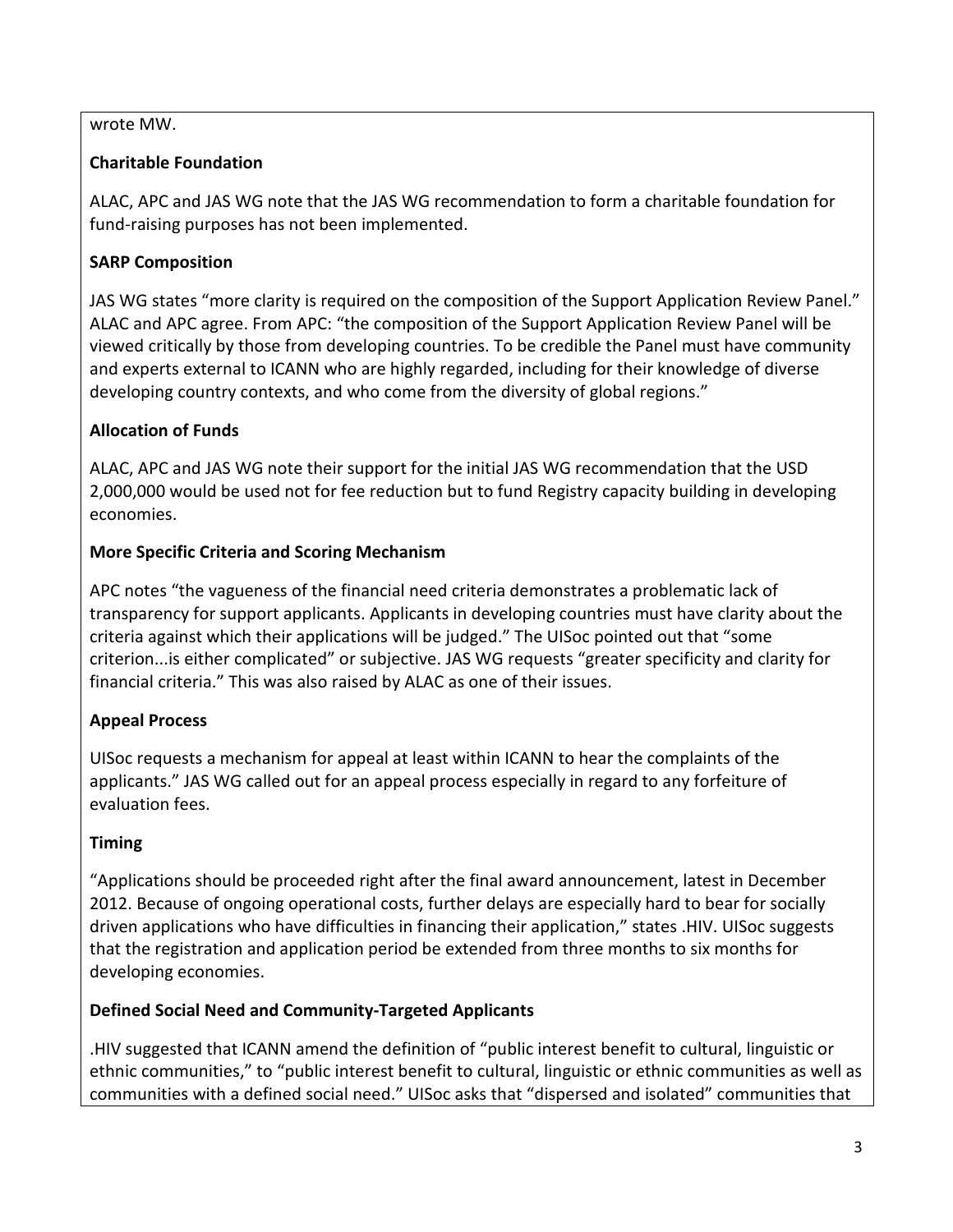want to "apply for a gTLD using name of their community area or as geographical names" should also be granted support and should be eligible for Applicant Support Program.

#### **Next Round Eligibility**

UISoc proposes that applicant who meet the threshold but do not receive support be issued a "Certificate of Eligibility for next-round of New gTLD Program."

## **Short Turnaround Time for Public Comment Period**

The IPC questioned the relevancy of the public comment period since it was conducted within two days of applications being accepted.

## **Section IV: Analysis of Comments**

*General Disclaimer: This section is intended to provide an analysis and evaluation of the comments received along with explanations regarding the basis for any recommendations provided within the analysis.*

ICANN appreciates the community's extraordinary efforts to provide comments quickly in order to launch the Applicant Support Program by the opening of the New gTLD Program application window.

The most comments were made on the Applicant Support Program's no refund policy, and reflecting these comments, the Handbook was updated on 12 January 2012 to allow refunds of the USD 42,000 evaluation fee, even if the financial aid applicant does not meet the threshold criteria, unless the SARP reasonably believes there was willful gaming.

Five organizations requested that the program criteria be modified to make communities or nongovernmental organizations that are trademark holders eligible. The Handbook was updated to reflect this change.

The New gTLD Outreach Campaign has included the Applicant Support Program in its outreach activities. Many more Applicant Support Program awareness activities are currently in progress. Support from the ICANN community will be crucial in raising global awareness of the program, particularly in developing countries.

ICANN is evaluating possible structures to facilitate donations for the program. Details about fundraising will be made available in the near future. ICANN encourages community participation in this endeavor.

A team consisting of ICANN Board and JAS WG members was asked to review and comment on the draft solicitation for Support Application Review Panel (SARP). The draft used as a foundation the recommendations from the JAS WG Final Report.